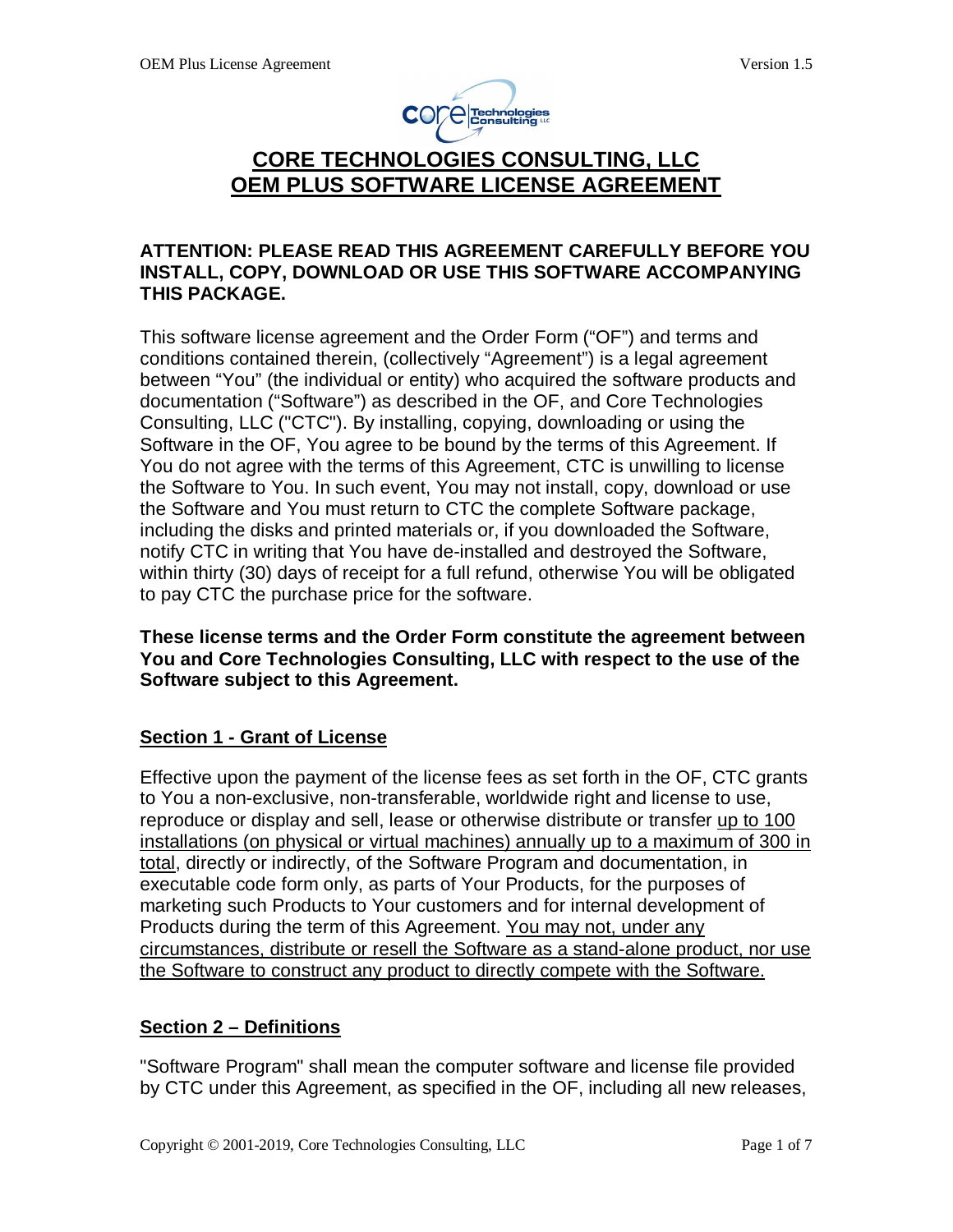

corrections, enhancements and updates to such computer software, which CTC makes generally available and which You receive pursuant to Your subscription to CTC's Maintenance Services as described herein.

"Product" shall mean the computer programs, that are provided by You to Your customers or potential customers, in executable code form only, and that contain both the Software Program as a component of the Product, and a component or components (other than the Software Program) that provide the material functionality of the Product.

## **Section 3 - Your Obligations**

You shall be solely responsible for all marketing, manufacturing, packaging, documentation production, distribution and customer pricing of the Products. Except as otherwise provided in this Agreement, You also shall assume all responsibility and liability to customers for related support and assistance.

Under no circumstances may You modify, decompile or reverse assemble any executable code contained within the Software Program.

You agree that You will not, nor will You authorize or license another to, sell, market or license the Software Program, or any portion thereof, as a standalone computer software program, component or software development tool, or as a component or components of a computer software program, the chief marketability and functionality of which is the Software Program. You further agree that You will not publish, present or document the application programming interface (API) of the Software Program except as required for specific use within the Product.

## **Section 4 - Copyright and Trademark**

You acknowledge that all copyrights in the Software Program and the goodwill associated therewith are vested in and belong to CTC.

## **Section 5 – Maintenance Services**

**5.1 Scope and Duration:** Maintenance Services are provided on an annual basis for certain CTC Software. The initial order for Maintenance Services shall be stated in the applicable OF. After the first year of Maintenance Services and for the remainder of the Term, You shall automatically receive Maintenance Services for successive one (1) year periods at the rates for such Maintenance Services as set forth on the OF. CTC shall provide You with notice of such renewal, via invoice, at least thirty (30) days prior to such renewal date, and You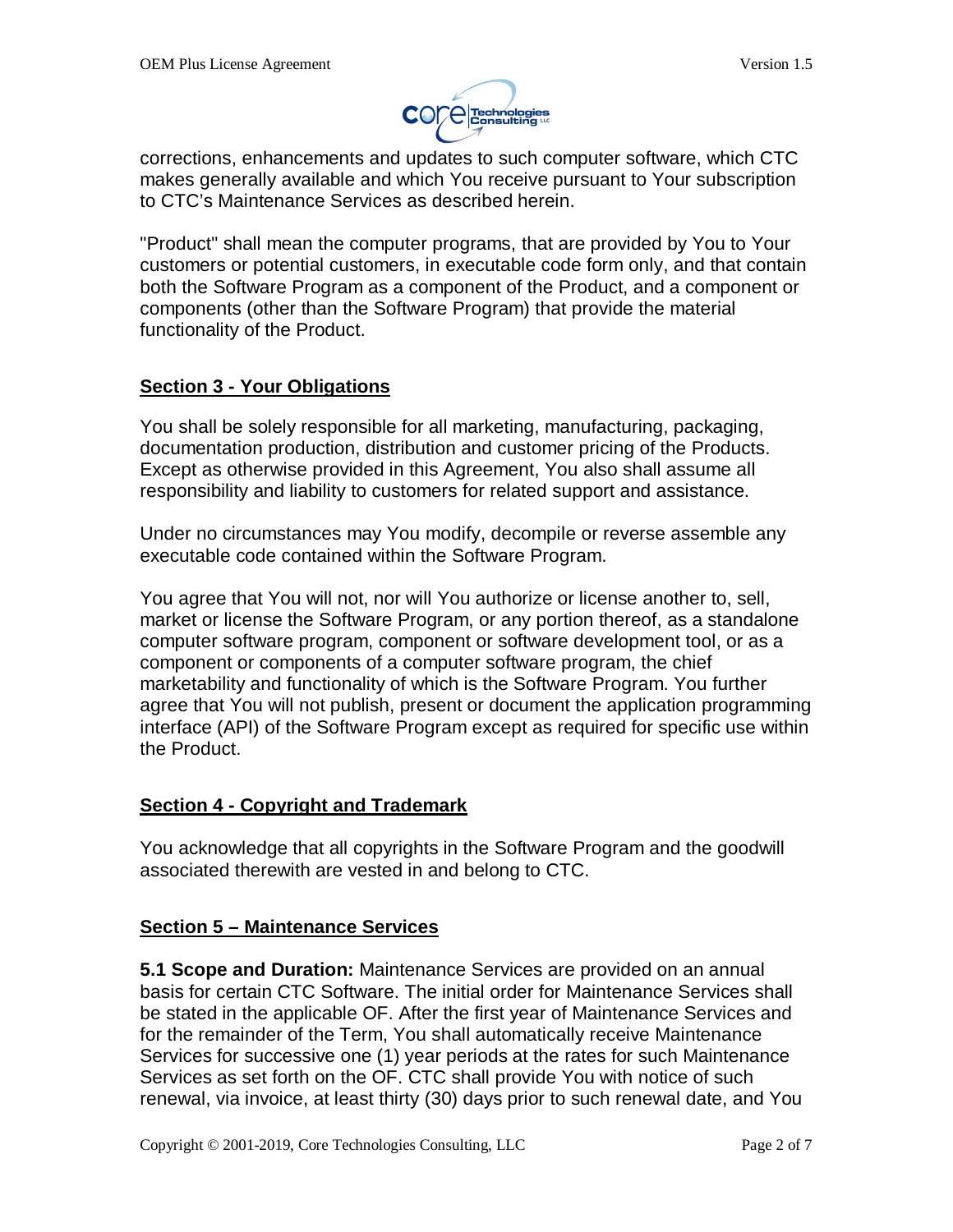

may elect to discontinue Maintenance Services by written notification delivered to CTC prior to such renewal date.

**5.2 Maintenance Obligations of the Parties:** You agree to provide first line support for the Product and Software Program to Your customers which support will include (i) appropriate number of trained personnel available to provide, in a competent manner, first line support of the Software Program to Your customers, (ii) log of all communication between You and Your customer, as well as a reproducible test case (wherever possible) and any relevant information for any second line support cases that have been opened by You.

## **Section 6 – Warranty and Limited Liability**

**Software Warranty:** CTC warrants that, for a period of ninety (90) days from the initial delivery of the software to You, the Software, if used by You in accordance with the Documentation, shall operate in material conformity with the Documentation for such Software. CTC does not warrant that the Software will meet all of Your requirements or that the use of the Software will be uninterrupted or error free. CTC's entire liability, and Your exclusive remedy, under this limited Software Warranty shall be for CTC (i) to attempt, through reasonable efforts, to correct any reproducible material nonconformity discovered within the ninety (90) day warranty period; or (ii) to replace the nonconforming Software with Software which conforms to the foregoing warranty. In the event CTC is unable to cure the breach of warranty described in this section 6, after attempting the remedies described in (i) and (ii) above, You may return the Software and CTC shall refund any license and maintenance fees paid by You to CTC for the Software. The above remedies are available only if CTC is promptly notified in writing, within the warranty period, upon discovery of the nonconformity by You and CTC's examination of the Software discloses that such nonconformity exists, and that the Software has not been (i) altered or modified, other than by CTC, (ii) subjected to negligence, or computer or electrical malfunctions, or (iii) used, adjusted, or installed other than in accordance with the Documentation.

**Maintenance Services and Other Services Warranty:** CTC warrants that any Maintenance Services or other Services performed pursuant to the terms of this Agreement shall be performed in a professional and workmanlike manner consistent with generally accepted industry standards. CTC's entire liability and Your exclusive remedy under this limited Maintenance Services and Other Services Warranty shall be for You to recover the fees paid for such nonconforming services

**Disclaimer:** THE EXPRESS LIMITED WARRANTIES SET FORTH ABOVE ARE EXCLUSIVE AND IN LIEU OF ALL OTHER WARRANTIES, EXPRESS,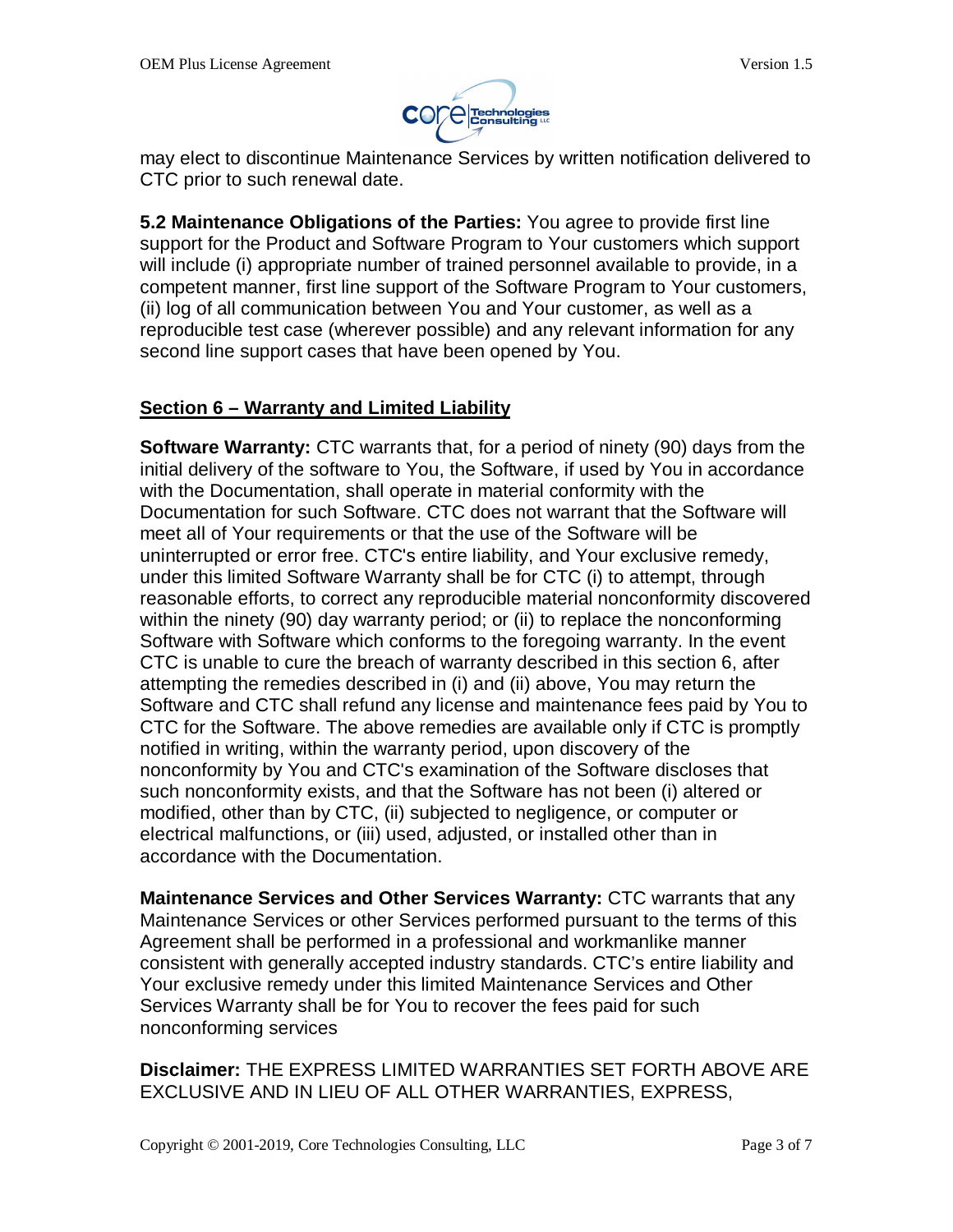

IMPLIED OR STATUTORY WITH RESPECT TO THE SOFTWARE, AND CTC EXPRESSLY DISCLAIMS ANY IMPLIED WARRANTIES, INCLUDING WITHOUT LIMITATION, WARRANTIES OF MERCHANTABILITY AND FITNESS FOR A PARTICULAR PURPOSE.

**Limitation of Liability:** EXCEPT FOR CLAIMS MADE UNDER SECTION 7 ("INDEMNIFICATION"), IN NO EVENT SHALL EITHER PARTY'S LIABILITY ARISING OUT OF THIS AGREEMENT OR THE TERMINATION OF THIS AGREEMENT EXCEED THE AMOUNTS PAID OR DUE TO CTC HEREUNDER. IN NO EVENT SHALL EITHER PARTY HAVE ANY LIABILITY FOR ANY SPECIAL, INDIRECT OR CONSEQUENTIAL DAMAGES INCLUDING, WITHOUT LIMITATION, DAMAGES FOR LOST PROFITS, LOSS OF DATA OR COSTS OF PROCUREMENT OF SUBSTITUTE GOODS OR SERVICES, ARISING IN ANY WAY OUT OF THIS AGREEMENT UNDER ANY CAUSE OF ACTION, WHETHER OR NOT THE OTHER PARTY HAS BEEN ADVISED OF THE POSSIBILITY OF SUCH DAMAGES. THESE LIMITATIONS SHALL APPLY NOTWITHSTANDING THE FAILURE OF THE ESSENTIAL PURPOSE OF ANY LIMITED REMEDY.

**Warranty Claims:** Any claims made by You for the breach of a warranty set forth in this section 6, shall be made in writing and delivered in writing to CTC, and You shall provide CTC a reproducible test case, if applicable, demonstrating the breach of warranty.

#### **Section 7 – Indemnification**

CTC warrants that the use or distribution of unaltered Software Program(s), or the exercise of the licenses granted hereunder, will not infringe any copyright or patent, or other intellectual property rights of any third party, and CTC has all rights necessary for the grant of the rights and licenses granted by this Agreement. CTC agrees to indemnify, defend and hold You harmless from any and all actions, causes of action, claims, demands, reasonable costs, liabilities, reasonable expenses (including attorney's fees) and damages (collectively, a "Loss" or "Losses") arising from any claim that the Software Program infringes any copyright or patent, or other intellectual property right of a third party, provided, however:

(1) You shall promptly deliver to CTC notice in writing of any claim for recovery under this section, and, if known, specify in reasonable detail the nature of the Loss and the amount, or an estimate of the amount, of the liability arising there-from. You shall, at CTC's expense, provide to CTC as promptly as practicable thereafter information and documentation reasonably requested by CTC to support and verify the claim assert-ed, provided that, in so doing, it may restrict or condition any disclosure in the interest of preserving privileges of importance in any foreseeable litigation.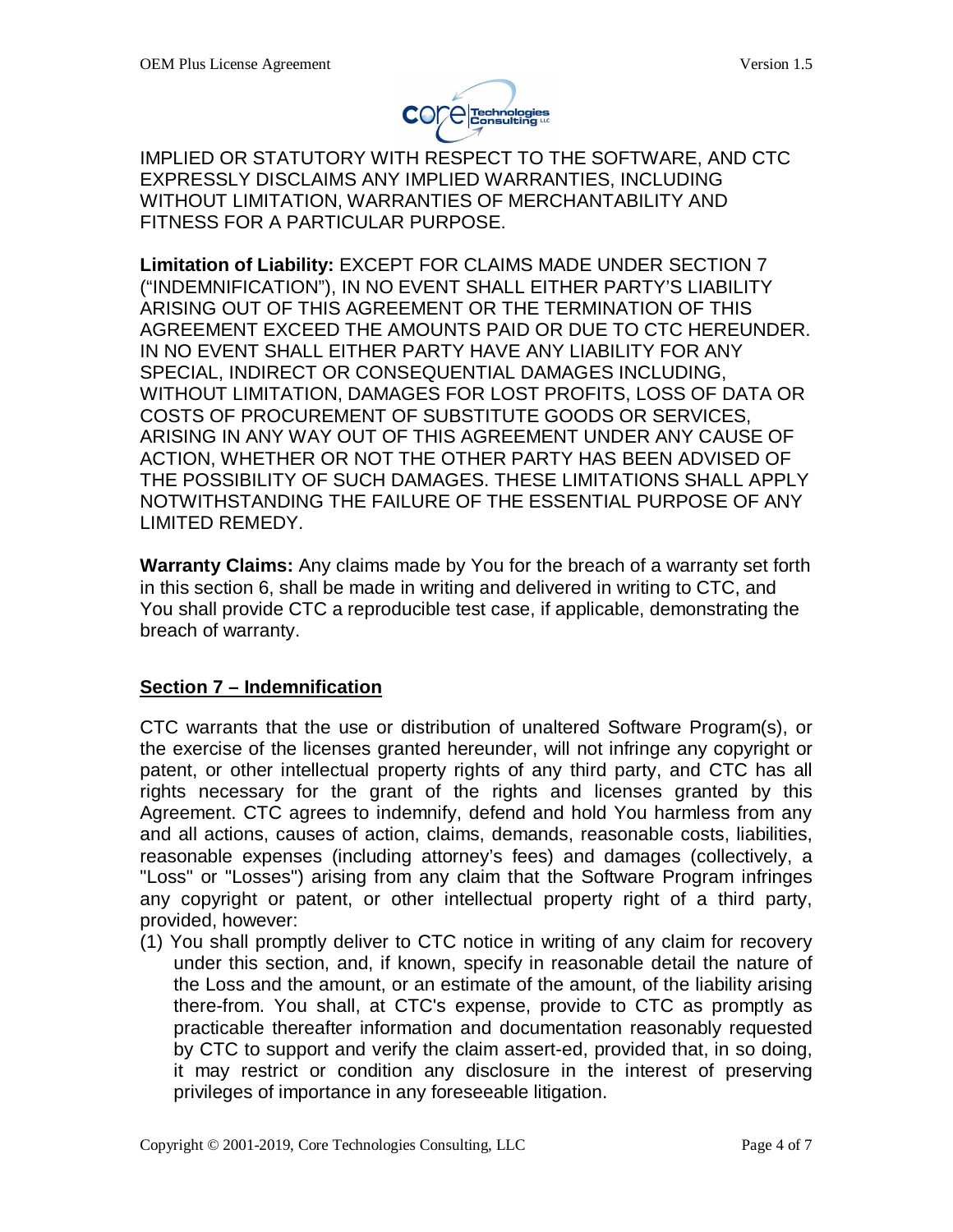

- (2) If the facts pertaining to the Loss arise out of the claim of a third party, or if there is any claim against a third party available by virtue of the circumstances of the Loss, CTC shall assume the defense or the prosecution thereof, including the employment of counsel or accountants, at its cost and expense. You shall have the right to employ counsel separate from counsel employed by CTC in any such action and to participate therein, but the fees and expenses of such counsel employed by You shall be at its expense. CTC shall have the right to determine and adopt (or, in the case of a proposal by You, to approve) a settlement of such matter in its reasonable discretion. CTC shall not be liable for any settlement of any claim effected without its prior written consent, which shall not be unreasonably withheld. Whether or not CTC chooses to so defend or prosecute such claim, You and CTC shall cooperate in the defense or prosecution thereof and shall furnish such records, information and testimony, and attend such conferences, discovery proceedings, hearings, trials and appeals, as may be reasonably requested in connection therewith.
- (3) If such a claim arises, or in either party's judgment is likely to arise, You agree to allow CTC, at CTC's option, to either (i) procure the right to permit the continued exercise of the rights and licenses in the Software Program granted under this Agreement; (ii) replace or modify the Software Program so it be-comes non-infringing, while affording equivalent performance; or (iii) as its sole obligation, terminate the license for the infringing Software Program and upon return thereof by You, refund the unearned portion of any license fees paid by the You for the remainder of the current term hereof.
- (4) CTC shall have no indemnity obligation for claims of infringement resulting from any combination, operation or use of the Software Program, or any components thereof, with any software programs or data not supplied by CTC if such infringement would have been avoided by use of the Software Program alone. You acknowledge and agree that these four items are the exclusive remedy of You for damages for breach of warranty or representations contained in this Section 7.

## **Section 8 – Termination**

Should either party commit a material breach of its obligations hereunder, the other party may, at its option, terminate this Agreement by written notice to the party in default. Such notice shall identify and describe the default upon which termination is based. The defaulting party shall have thirty (30) days from the effective delivery of the notice to cure such default, which, if effected, shall prevent termination by virtue of such default.

Upon termination of this Agreement, You will either return to CTC or destroy all copies of the Software Program and documentation then in its possession. Licenses to the Software Program granted in the normal course of business by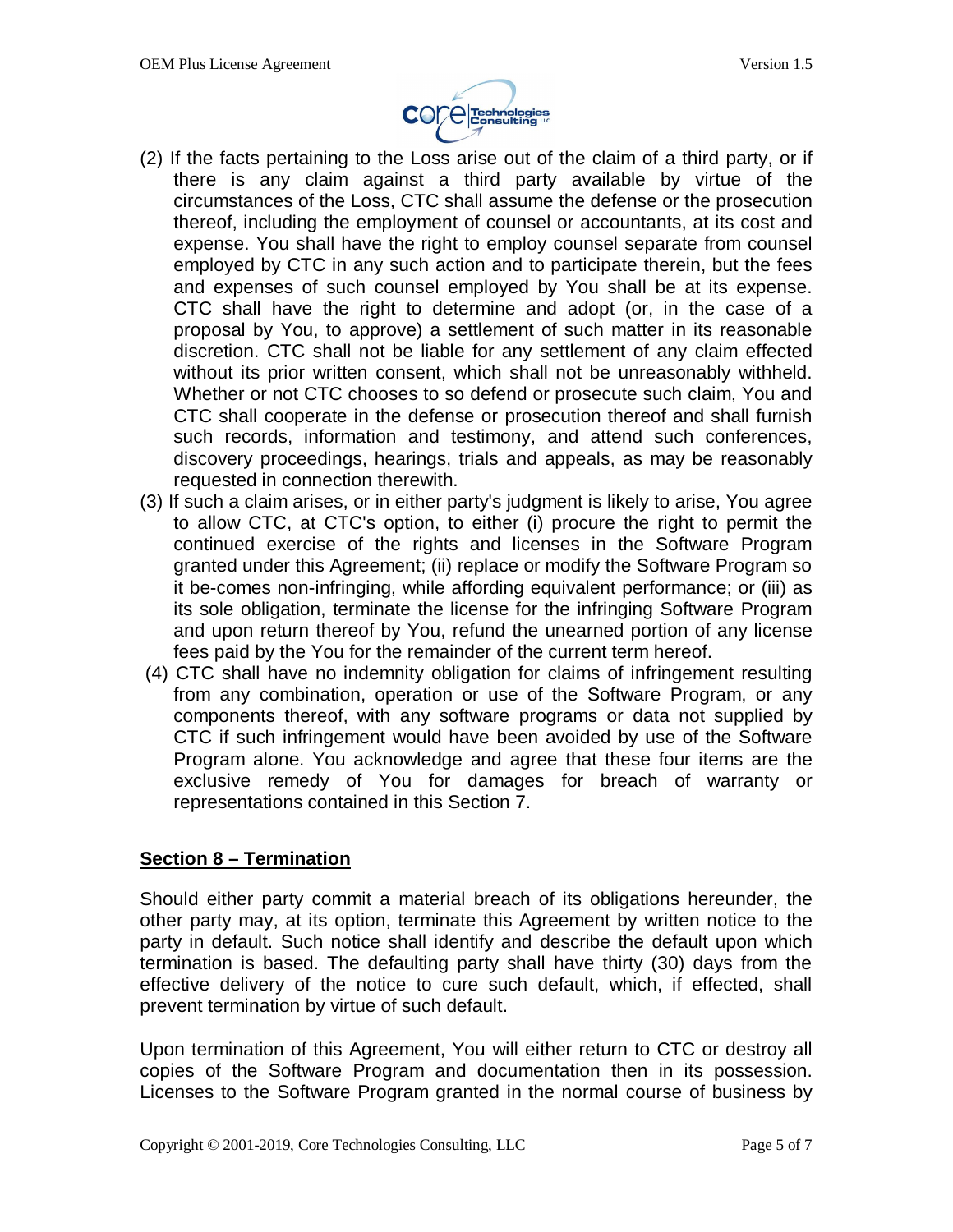

You to its customers shall survive termination of this Agreement. You shall, within thirty (30) days after the date of such termination (or the expiration of such three (3) month period if applicable), furnish CTC with a certificate of compliance in accordance with this Section. The parties agree that CTC shall have the right to enforce the obligations arising under this Section by seeking specific performance and to enjoin or compel You through injunctive relief. You may retain a commercially reasonable number of copies of the Software Program and documentation solely for the purpose of supporting Your customers.

#### **Section 9 - Export Controls**

You shall comply with, and request of and/or notify Your sublicensee's and resellers that they comply with, all applicable laws, regulations, rulings and executive orders of the United States relating to the export and re-export of Products containing the Software Program. You shall not directly or indirectly export or re-export any Products containing the Software Program unless You have obtained a license to do so if such a license is required.

#### **Section 10 - Entire Agreement**

This Agreement, including any attachments, constitutes the entire agreement of the parties with respect to the subject matter hereof and supersedes all prior agreements, both oral and written, representations, statements, negotiations and undertakings, with respect to the subject matter hereof, which such agreements, representations, statements, negotiations and undertakings are merged herein. No amendment or modification of this Agreement or any provision or attachment of this Agreement shall be effective unless in writing and signed by both parties.

## **Section 11 - Governing Law**

The validity, construction and performance of this Agreement shall be governed by the substantive laws of the State of California (excluding conflicts of law principles). The federal and state courts within Alameda County, California shall have exclusive jurisdiction to adjudicate any dispute arising out of this Agreement. Each party hereto expressly consents to the personal jurisdiction of, and venue in, such courts. If any legal action is undertaken to enforce the terms of this Agreement, the prevailing party shall be entitled to reasonable attorneys' fees and costs in addition to any other relief to which that party may be entitled.

#### **Section 12 - Assignment and Benefit**

Without the consent of the other party in writing, neither party may assign this Agreement; provided, however, CTC or You may assign this Agreement to a